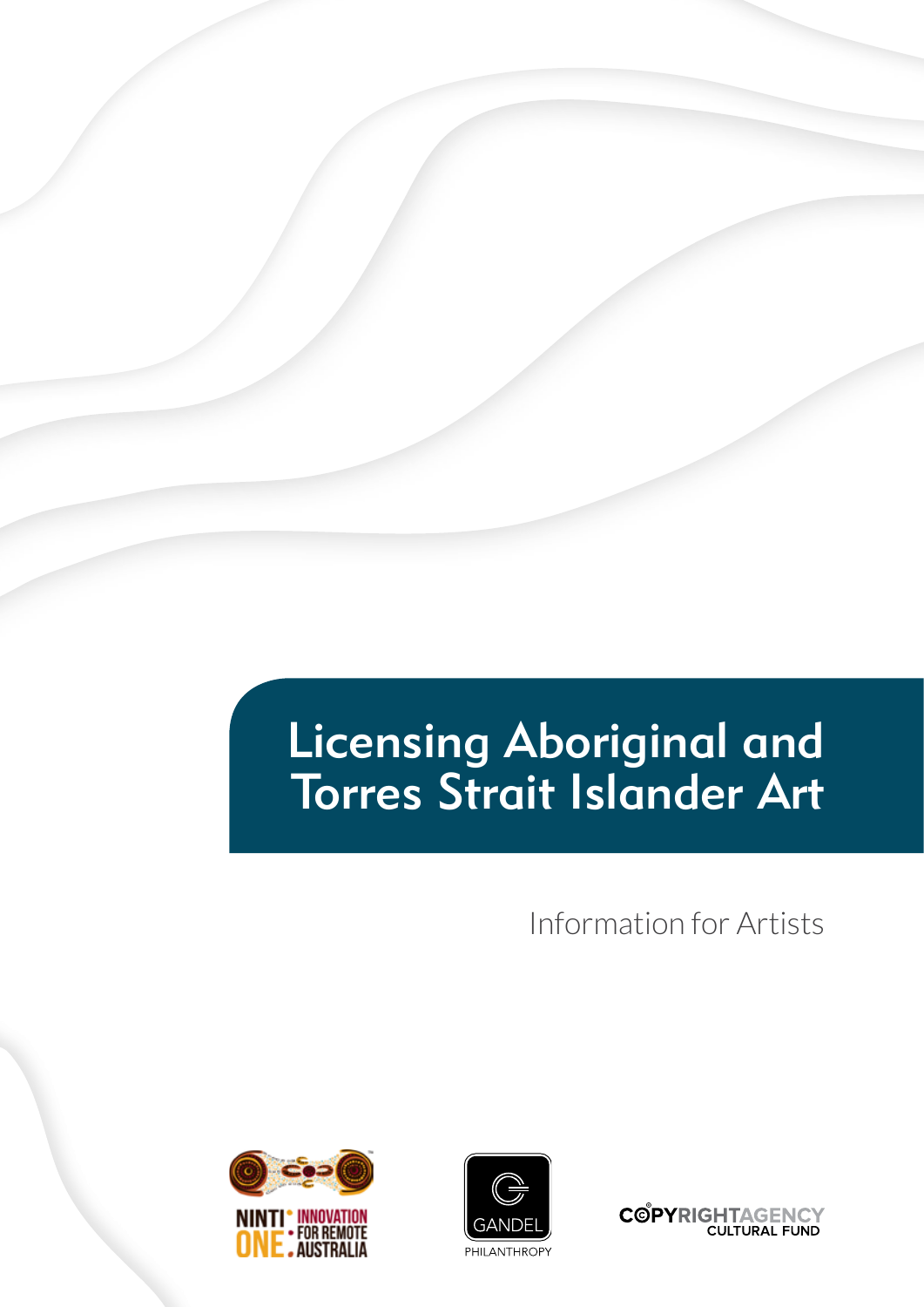## Licensing of Aboriginal and Torres Strait Islander Art and Design - Information for Artists and Art Centres

## WHAT IS LICENSING?

#### *As an artist, you own the rights in a design, artwork or drawing as soon as you create it. This means that you own the 'copyright' in that work.*

Copyright is important because it allows you to have control over your work and still let other people use your work (as long as you agree to that use). Using your copyright can be an important way for you to make extra money and grow your profile.

You own the copyright regardless of when or to whom the artwork is sold. Owning an artwork gives no rights to use it for anything other than putting it on display.

You might be asked to sell or assign your copyright, but it is not usual to do this. If you are asked to consider this, think it over carefully as you will no longer receive any payments when your artwork is used on another product or copied, and you will lose control over how your artwork is used.

A licence is one of the main ways for you as an artist to let someone else use your work. Licensing your work means you give someone (a person or a business) permission to use the image you created. A licence is a contract or agreement between you and another person that sets out how that other person can use your image and what fee they will pay you for that use.

Licensing your work can sometimes be simple and sometimes complex. It is simple because a person or business wants to use your work to make and sell a product and the licence enables this to happen. It is complicated because there are many ways you as an artist and the person or business can work together on a licensing agreement.

A licence is a contract – a set of rules – that writes down the way your image can be used and what fee you will be paid for that use.

## GETTING READY TO LICENCE

#### **As an artist, you need to know and be realistic about:**

- ◆ What you will earn.
- ◆ When and how you will be paid.
- ◆ What you will control.
- $\triangleq$  What you can do if the other person or businesses wants to change anything.
- ◆ How you will be acknowledged.

#### **The person or business you are working with should:**

- ◆ Help build trust.
- Give you time to consider the contract and encourage you to get independent advice.
- \* Answer any questions you may have or give you extra information to help you understand how your work will be used.
- \* Respect your work, culture and intellectual property rights as an Aboriginal or Torres Strait Islander artist.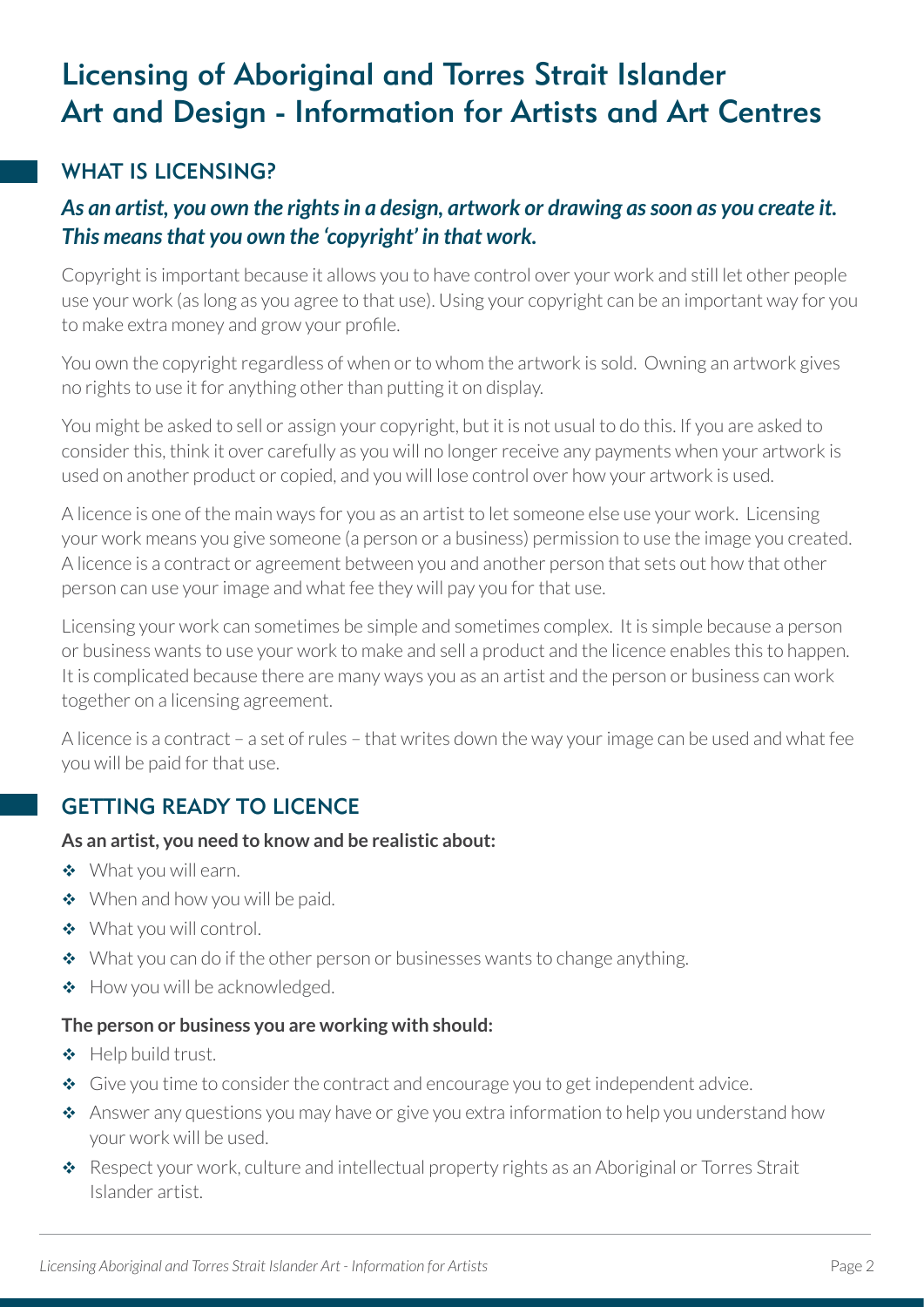- ◆ Offer you fair and meaningful payment.
- $\bullet\;\;$  Want strong provenance: this is about making sure the art or design belongs to you and you have cultural authority for what they produce.
- Want cultural information to help promote and sell the products. This can include artists' photos and biographies and other cultural information. This information must be yours, not something the business makes up.
- $\bullet$  Want certainty of supply: quality, quantity and timeliness are crucial.

## THE CONTRACT

#### **Once you and a business have agreed to work together, this is written up in a contract. A contract must be fair to everybody. Fair means:**

- $\div$  You gain a meaningful benefit.
- $\cdot$  You understand what you are getting under the contract and how they are allowed to use your work.
- $\triangle$  The licence is mutual all parties get similar benefits.
- ◆ You get independent advice.
- $\triangle$  A level playing field with access to information as needed.

#### **A strong contract is crucial. This means:**

- ◆ A written contract.
- All contracts are independently checked and:
	- » Should include options for you to get out of the contract if you are not happy with the arrangement.
	- » Use clear words and in a form that you clearly understand.
	- » Specify the artwork to be used, the terms of use and all the product details such as timelines, quality and quantity etc.
	- » Include information about pricing, such as the proposed retail price of any product and how this relates to the fee you will be paid.
	- » Give you regular reports on sales and payments (at least quarterly).

#### **Some things to look out for:**

- Make sure you understand all the information.
- \* Ask questions or ask for more information if you are not sure about something in the contract.
- \* You are allowed to negotiate the terms of the contract and ask for changes if you want them (usually before you sign the contract).
- ◆ You may ask for a one-off payment or ongoing licence payment, or both.
- $\cdot \cdot$  If you are offered a one-off payment for using your work, you have a right to know how many/what type of products are going to be made and all the ways your work will be used.
- $\bullet$  If a business is only paying you when the work is sold, how often and when will they report the sales to you and make payment. Note: even with this type of arrangement there is generally a payment upfront to cover provision of the artwork.
- $\bullet$  Mixing up what you will be paid with the exposure or other opportunities you (may) get.
- $\bullet$  You have a right to be paid properly every time someone uses your artwork; that is different from growing your profile.